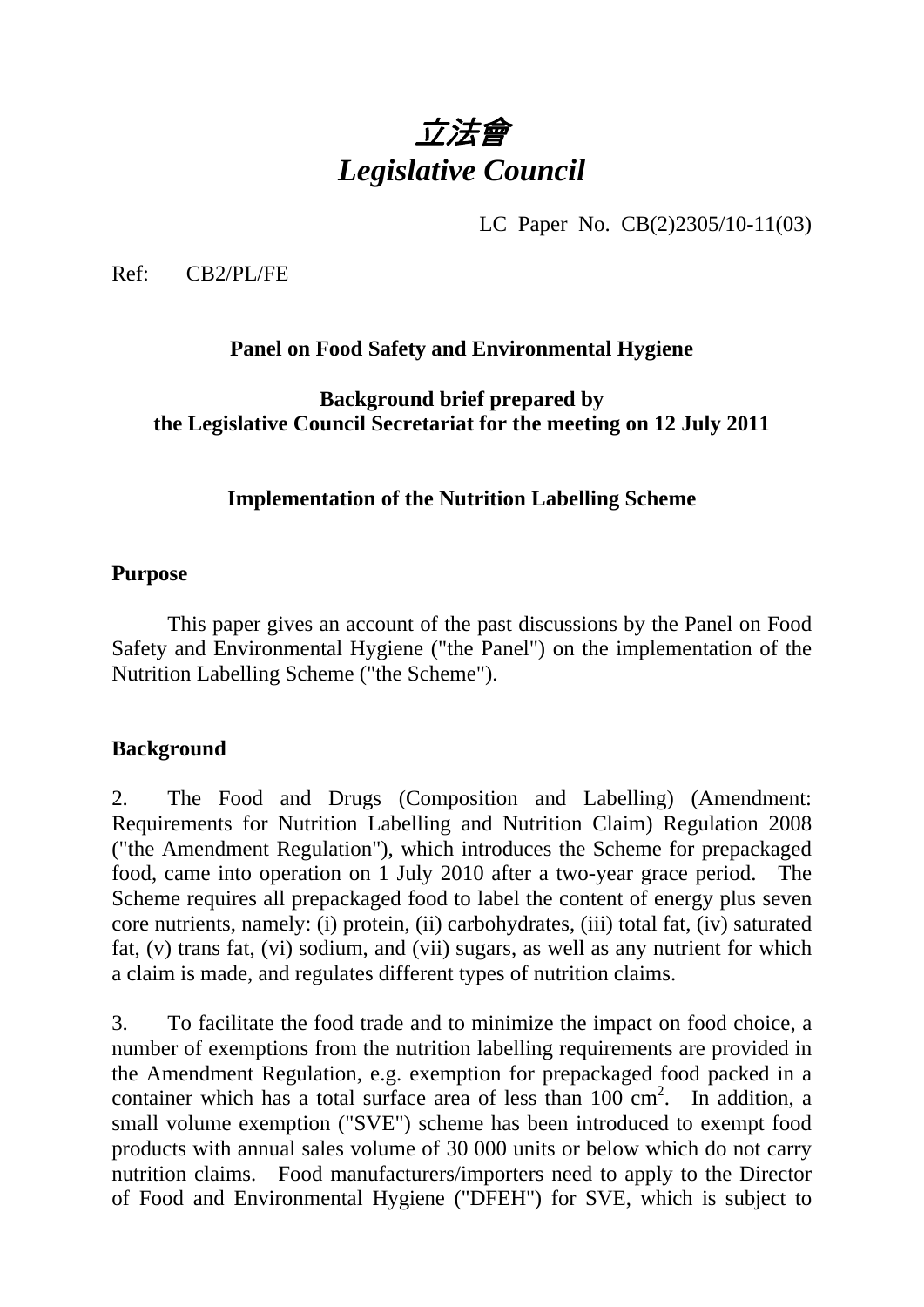conditions set by DFEH, including the requirement of monthly reporting of sales volume at the importer's/manufacturer's level. Traders will be notified when the sales volume has reached 70% of the 30 000 level, and once the sales volume exceeds the limit, i.e. 30 000 units per year, all food items currently being put on the market will have to be labeled in accordance with the legal requirements within 30 days. Sales volume refers to those at the manufacturer or importer level, i.e. number of units that were sold to the retailers or distributors, and does not refer to those actually sold out by the retailers to the ultimate consumers.

### **Past discussions by the Panel**

4. The Panel was briefed at its meeting on 22 June 2009 on the actions taken by the Administration in preparation for implementing the Scheme, including the measures to facilitate legal compliance by the food trade and the publicity and education campaign for the Scheme. A total of 14 deputations attended the aforesaid meeting to give views on the matter. On 13 April 2010, the Panel was further briefed on the preparatory actions taken by the Administration for implementing the Scheme, in particular the measures to enhance the public understanding of the Scheme.

#### Trade facilitation measures

5. Concerns were raised by members about the impact of the Scheme on the importation of new prepackaged food products into Hong Kong and whether the trade would be allowed a grace period to make necessary adjustments after the commencement of the Scheme. According to the Administration, the impact should be minimal. Many overseas countries had already required all prepackaged foods to label their nutrition information, and the content of some of which was more stringent than the requirements in the Amendment Regulation. If a retailer was found not complying with the Amendment Regulation during the early stage of implementation, enforcement action would not be taken in the first instance. Instead, the Centre for Food Safety ("CFS") would issue a letter to the retailer requiring him/her to give an explanation within 21 days on why he/she failed to comply with the new law. If the explanation given by the retailer was found unsatisfactory, a warning letter would then be issued to the retailer who would be required to comply with the new law within 60 days.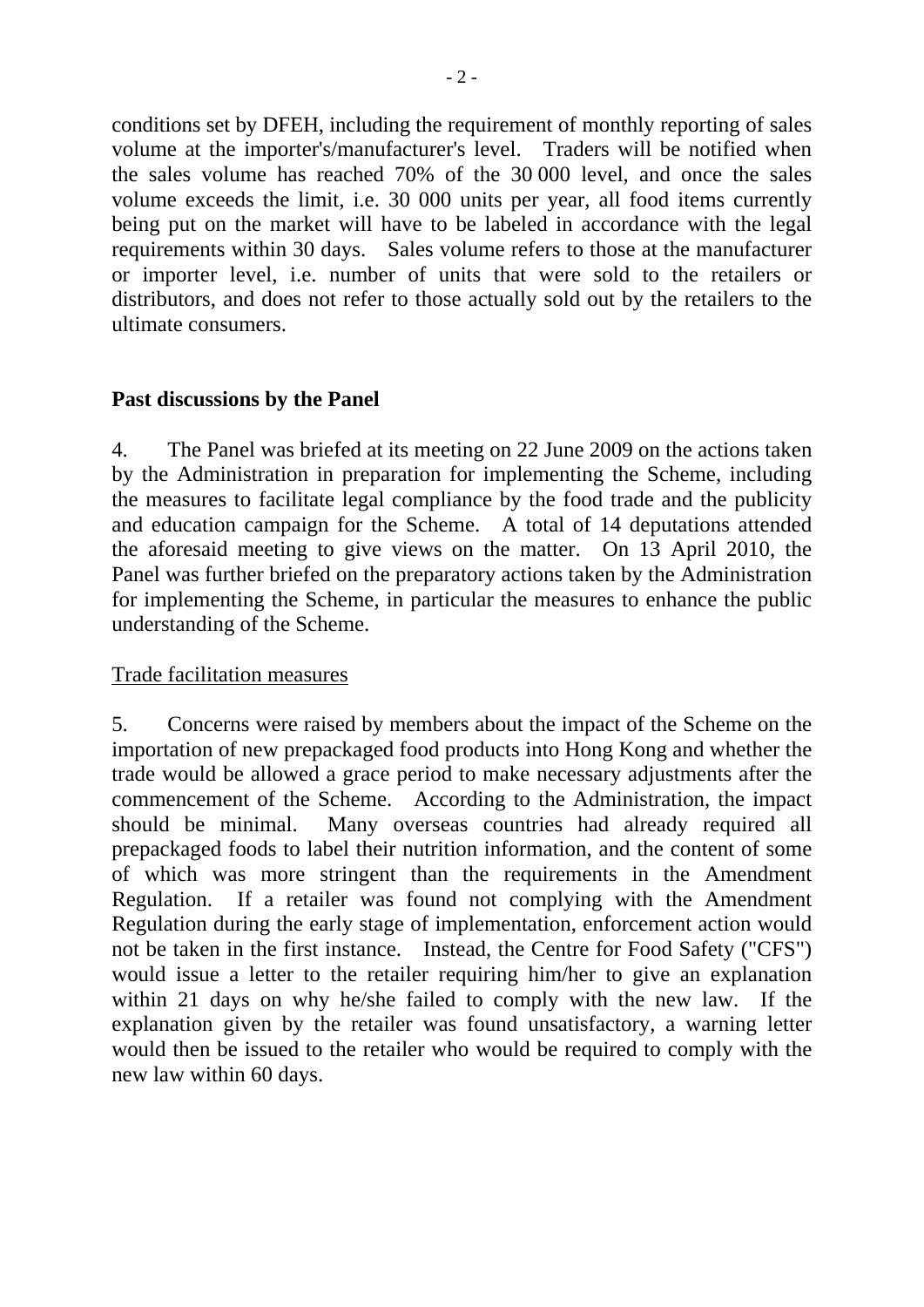Small volume exemption

6. There was a call for allowing food products which had obtained exemption status under the SVE scheme to retain nutrition claims, so as to assist consumers in making informed food choices and avoid making Hong Kong a laughing stock to the international community if the nutrition claims on these food products had to be blackened out. The Administration pointed out that to allow such was against the legislative intent of the Amendment Regulation and would undermine consumers' rights. To avoid blackening out the nutrition claims on food labels, the trade might wish to re-design the packaging of those food products which they wished to seek exemption under the SVE scheme.

7. Members pointed out the retailers' request for allowing them to continue to sell those food products which were exempted from nutrition labelling under the SVE scheme after the sales volume of the food concerned had exceeded the 30 000-unit limit. The Administration advised members that it was willing to give more time to retailers to sell the remaining stock at the early commencement stage of the Amendment Regulation if this was supported by the Panel. To help traders keep track of the sales volume of the food products which had obtained exemption status under the SVE scheme, a computer system would be set up to alert CFS on notifying the exemption grantees and other stakeholders, such as the retailers, when the sales volume had reached 70% of the 30 000 level. Consideration was being made to notify traders when the sales volume had reached 90% of the 30 000 level.

8. Members enquired whether traders could be waived from applying for SVE if the annual sales volume of the food concerned was very small in order to facilitate the staging of food fair and promotion events for market testing purpose. The Administration's explanation was that the inclusion of the SVE scheme for food products with annual sales volume of 30 000 units or below in the Amendment Regulation was made in response to the call by the trade to facilitate the staging of food fair and promotion events held usually for market testing purpose. As such, the Administration saw no justification for lowering the annual sales volume eligible for SVE for the time being.

#### Nutrient testing service provided by local laboratories

9. The capacity of the local laboratories to provide quality nutrient testing service was of concern to members. The Administration pointed out that currently, at least seven local laboratories were capable of providing nutrient testing service, and CFS had been keeping close liaison with these laboratories, in order to keep in view the market situation. According to the latest feedback from these laboratories, their current workload for nutrient testing was below their maximum capacity and they were able to provide laboratory testing service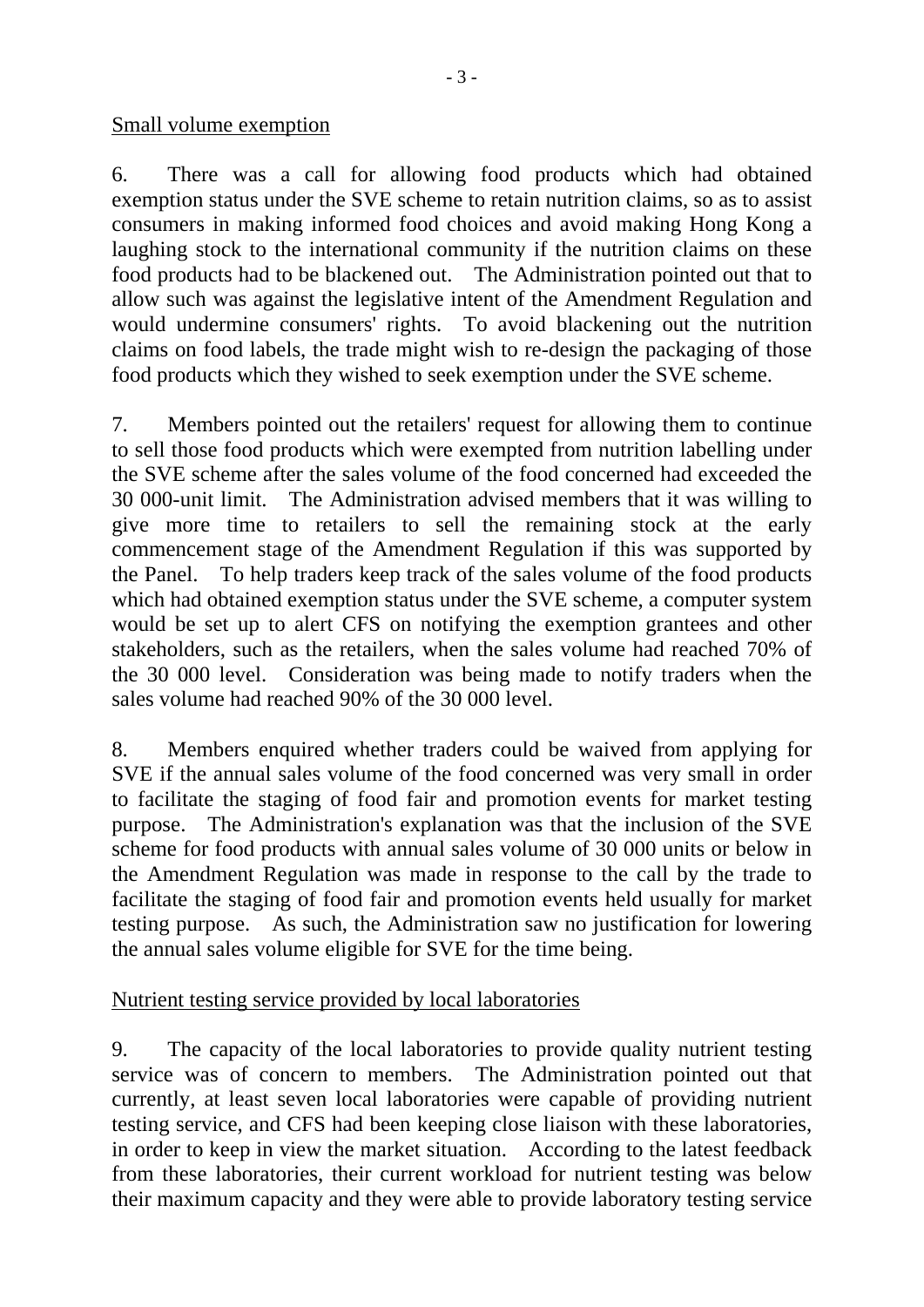for energy, the seven core nutrients, and some other nutrients, e.g. dietary fibre, cholesterol, vitamins. The laboratories also indicated that they would enhance their capacity or send testing requests to their Mainland/overseas partners should the demand for service increase. To encourage more local accredited laboratories to explore providing quality nutrient testing service, CFS had co-organized with the Hong Kong Accreditation Service a special seminar on the nutrition labelling test methods in April 2009.

10. Members asked whether CFS would accept test results performed by overseas laboratories using internationally recognized nutrient testing methods. According to the Administration, it was not possible to do so as all Hong Kong laws, including the Amendment Regulation, required the test results from the Government Laboratory for enforcement.

11. Regarding the complaints made by some trade representatives about the wide discrepancies in the results of nutrition tests conducted by local private laboratories, the Administration advised members that a working group comprising the trade and laboratory service providers was set up by CFS in 2009 to facilitate compliance with the new law. During recent meetings of the working group, such concern was no longer raised by the trade. CFS would adopt a sampling plan for nutrition labeling compliance testing which would require at least 12 individually prepackaged consumer units to be taken randomly from the same lot in question and then combined to make a composite sample. Analysis results of the composite sample would be estimate of the lot nutrient content.

#### Market survey

12. In order to understand the impact of the Scheme on food choice of consumers, the Panel was advised that CFS had commissioned an independent consultant to find out the quantity of different types of prepackaged food products (including ethnic food, organic food and niche food products) available in various retail outlets before and after the commencement of the Scheme, and to assess the change in market situation

13. The Panel noted from the Administration that the first and second surveys were conducted from October 2009 to January 2010 and in March 2010 respectively. Among the 2 360 prepackaged food products randomly selected, the first survey found that 47% had either already complied with the requirement in the Amendment Regulation, or had already obtained SVE. In the second survey this figure further increased to 57%. The third survey would commence in April 2011, and the whole survey project was expected to be completed by the end of 2011.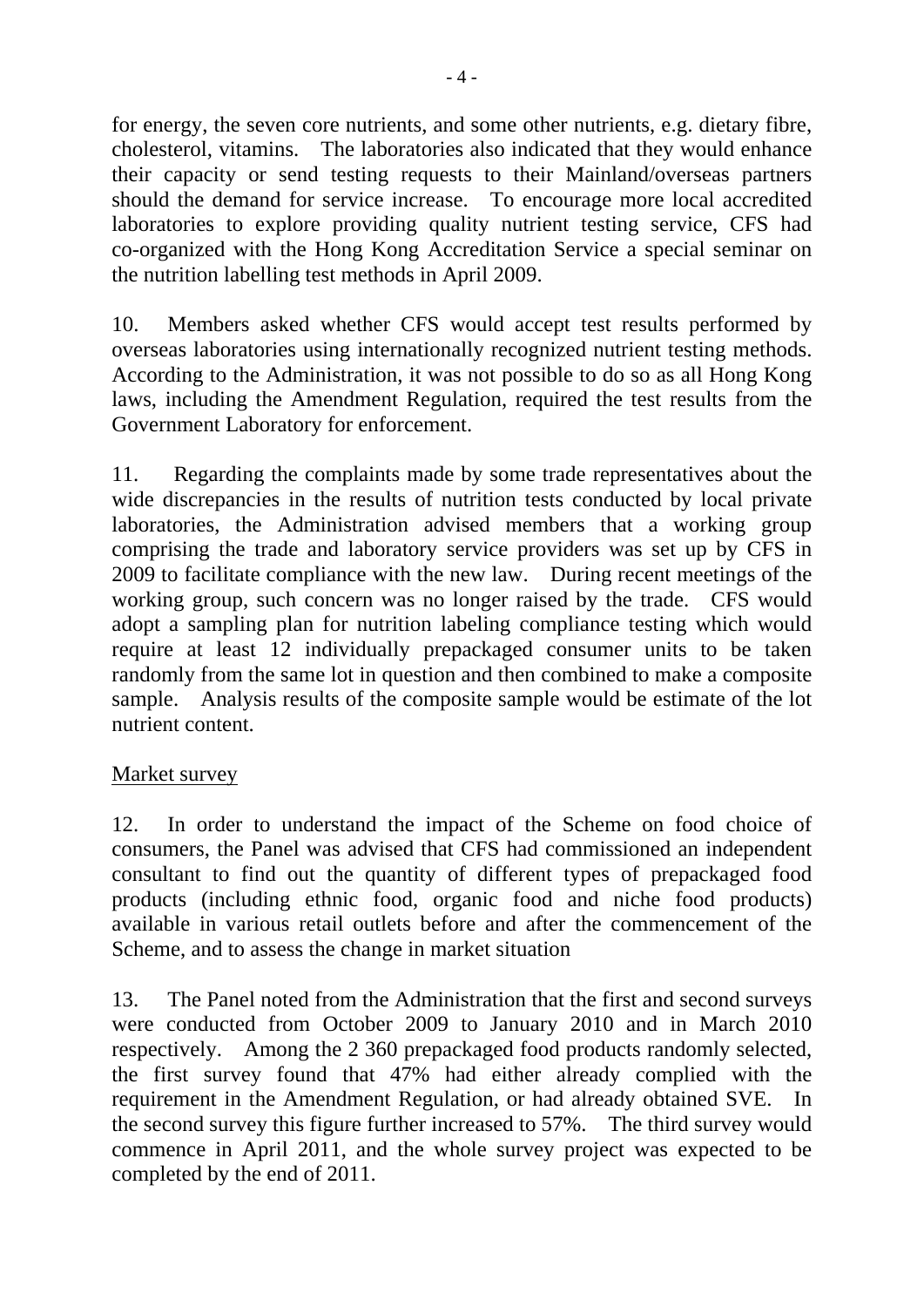Publicity and education campaign

14. Members enquired about the actions to be taken to gauge behavioural changes in choosing prepackaged food products after the implementation of the Scheme. The Administration explained that with the steer of the Task Force on Nutrition Labelling Education, which comprised members from various professional bodies, consumer group, food trade, academic and government departments, CFS formally launched the Publicity and Education Campaign on Nutrition Labelling in March 2009 and would assess its effectiveness through quantitative indicators (e.g. the number of people visiting websites/attending workshops and the number of publicity materials distributed). To provide a benchmark for comparison, a baseline survey was conducted in the summer of 2008 to assess public knowledge, attitude and practice regarding nutrition labelling. CFS would also conduct another survey in 2011 for comparison with the baseline survey to evaluate the changes in public knowledge, attitude and practice regarding nutrition labelling.

15. Members called upon the Administration to step up publicity to ensure that the message about the implementation of the Scheme could reach target audience such as housewives. According to the Administration, a wide range of communication means had been employed to ensure that the information on the new law reached target groups effectively. Activities including group briefing sessions, roving exhibitions, health talks, mass media programmes (e.g. newspaper articles, Announcement of Public Interest on television and radio), etc. were conducted.

#### **Relevant papers**

16. A list of the relevant papers on the Legislative Council website is in the **Appendix**.

Council Business Division 2 Legislative Council Secretariat 6 July 2011